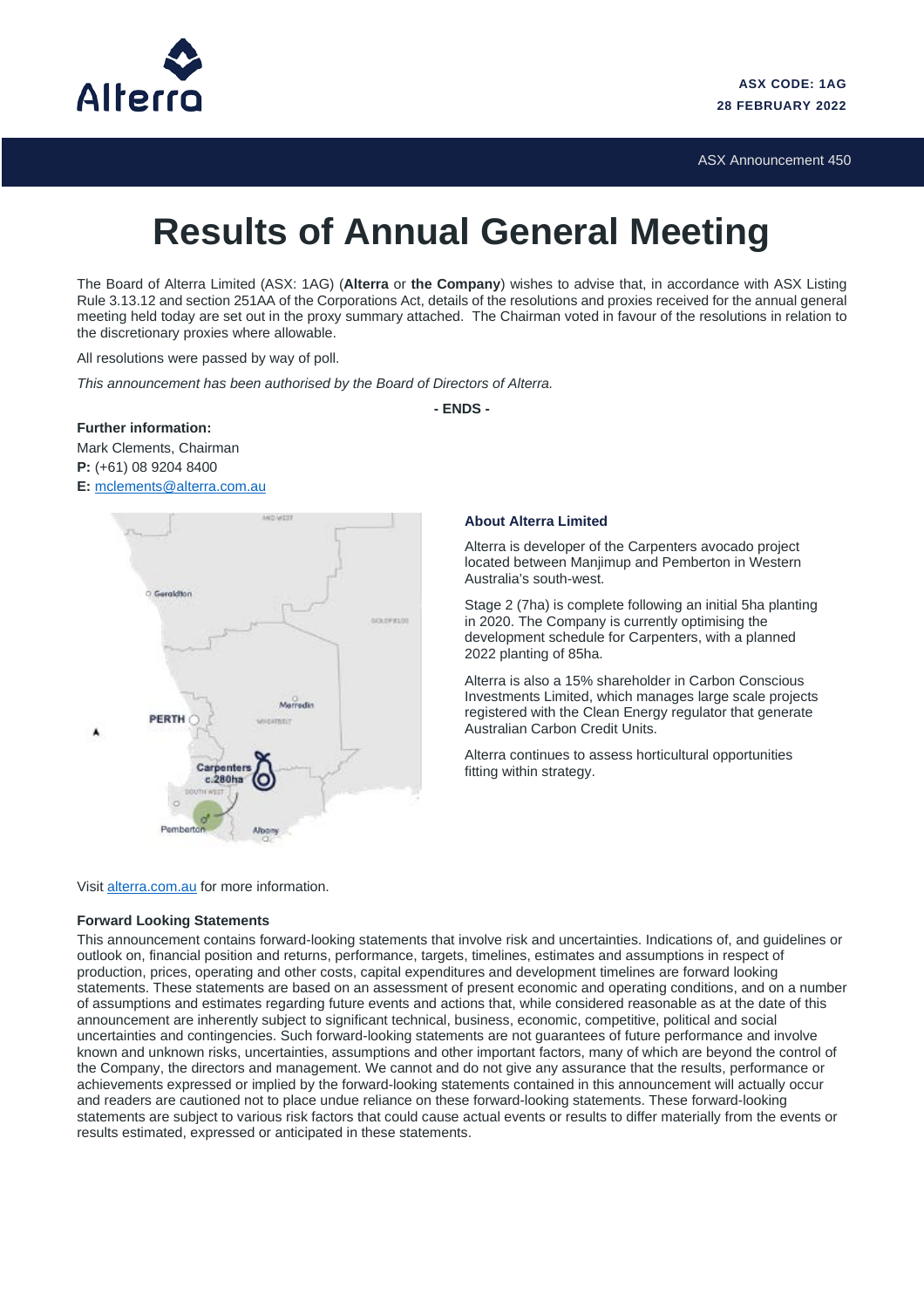## **Disclosure of Proxy Votes**

**Alterra Limited** Annual General Meeting Monday, 28 February 2022



In accordance with section 251AA of the Corporations Act 2001, the following information is provided in relation to resolutions put to members at the meeting.

|                                                                    |                                                   |                                                                                         | <b>Proxy Votes</b>    |                  |                | Poll Results (if applicable)        |                       |                  |                |
|--------------------------------------------------------------------|---------------------------------------------------|-----------------------------------------------------------------------------------------|-----------------------|------------------|----------------|-------------------------------------|-----------------------|------------------|----------------|
| <b>Resolution</b>                                                  | Decided by<br>Show of<br>Hands (S)<br>or Poll (P) | <b>Total Number</b><br>of Proxy Votes<br>exercisable bu<br>proxies validly<br>appointed | <b>FOR</b>            | <b>AGAINST</b>   | <b>ABSTAIN</b> | <b>PROXY'S</b><br><b>DISCRETION</b> | <b>FOR</b>            | <b>AGAINST</b>   | <b>ABSTAIN</b> |
| 1 Remuneration Report                                              | P                                                 | 114,301,154                                                                             | 113,649,140<br>99.43% | 520,864<br>0.46% | 24,442         | 131.150<br>0.11%                    | 114,090,165<br>99.55% | 520,864<br>0.45% | 24,442         |
| 2 Re-election of Director - Mr John<br>Palermo                     | P                                                 | 163.932.798                                                                             | 163,259,942<br>99.59% | 517,264<br>0.32% | 3,600          | 155,592<br>0.09%                    | 163,725,409<br>99.69% | 517,264<br>0.31% | 3,600          |
| 3 Election of Director - Mr Mark<br>Clements                       | P                                                 | 163,932,798                                                                             | 163,259,942<br>99.59% | 517,264<br>0.32% | 3,600          | 155,592<br>0.09%                    | 163,725,409<br>99.69% | 517,264<br>0.31% | 3,600          |
| 4 Election of Director - Mr Greg Harvey                            | P                                                 | 163,932,798                                                                             | 163,498,025<br>99.73% | 279,181<br>0.17% | 3,600          | 155,592<br>0.09%                    | 163,963,492<br>99.83% | 279,181<br>0.17% | 3,600          |
| 5 Ratification of Prior Issue of Shares<br>under Listing Rule 7.1  | P                                                 | 55,824,427                                                                              | 55.389.654<br>99.22%  | 279,181<br>0.50% | 48,054,402     | 155,592<br>0.28%                    | 55,855,121<br>99.50%  | 279,181<br>0.50% | 48,054,402     |
| 6 Ratification of Prior Issue of Shares<br>under Listing Rule 7.1A | P                                                 | 55.824.427                                                                              | 55,389,654<br>99.22%  | 279,181<br>0.50% | 48.054.402     | 155,592<br>0.28%                    | 55,855,121<br>99.50%  | 279,181<br>0.50% | 48,054,402     |
| 7 Approval of Issue of Options to Mr<br><b>Mark Clements</b>       | P                                                 | 163,216,398                                                                             | 162,539,942<br>99.59% | 520,864<br>0.32% | 120,000        | 155,592<br>0.10%                    | 163,005,409<br>99.68% | 520,864<br>0.32% | 120,000        |